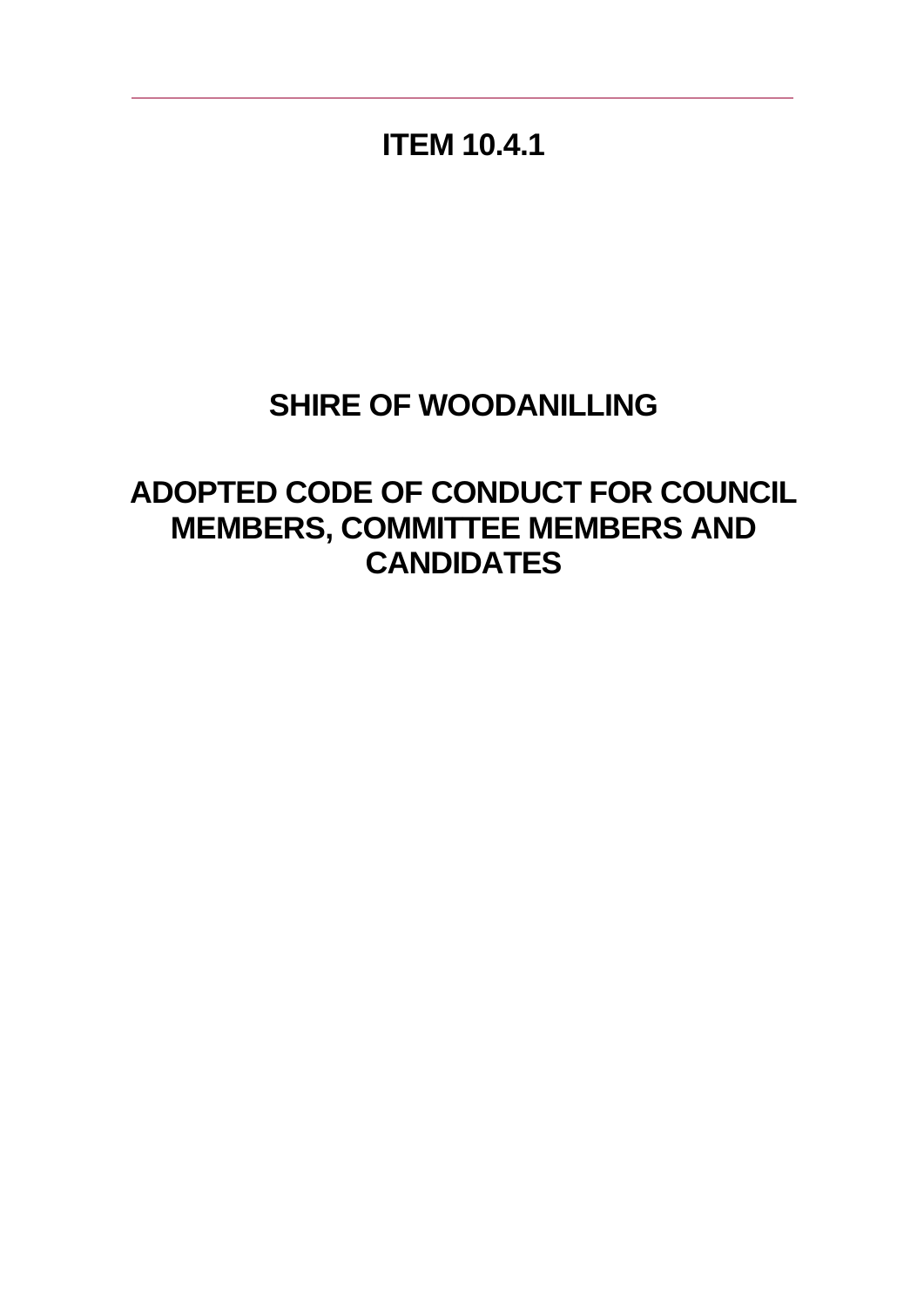# **CODE OF CONDUCT FOR COUNCIL MEMBERS, COMMITTEE MEMBERS AND CANDIDATES**

## **Division 1 — Preliminary provisions**

## **1. Citation**

This is the Shire of Woodanilling Code of Conduct for Council Members, Committee Members and Candidates.

## **2. Terms used**

 $(1)$  In this code —

*Act* means the *Local Government Act 1995*;

*candidate* means a candidate for election as a council member; *complaint* means a complaint made under clause 11(1); *publish* includes to publish on a social media platform.

(2) Other terms used in this code that are also used in the Act have the same meaning as they have in the Act, unless the contrary intention appears.

## **Division 2 — General principles**

#### **3. Overview of Division**

This Division sets out general principles to guide the behaviour of council members, committee members and candidates.

#### **4. Personal integrity**

- (1) A council member, committee member or candidate should
	- (a) act with reasonable care and diligence; and
	- (b) act with honesty and integrity; and
	- (c) act lawfully; and
	- (d) identify and appropriately manage any conflict of interest; and
	- (e) avoid damage to the reputation of the local government.
- (2) A council member or committee member should
	- (a) act in accordance with the trust placed in council members and committee members; and
	- (b) participate in decision-making in an honest, fair, impartial and timely manner; and
	- (c) actively seek out and engage in training and development opportunities to improve the performance of their role; and
	- (d) attend and participate in briefings, workshops and training sessions provided or arranged by the local government in relation to the performance of their role.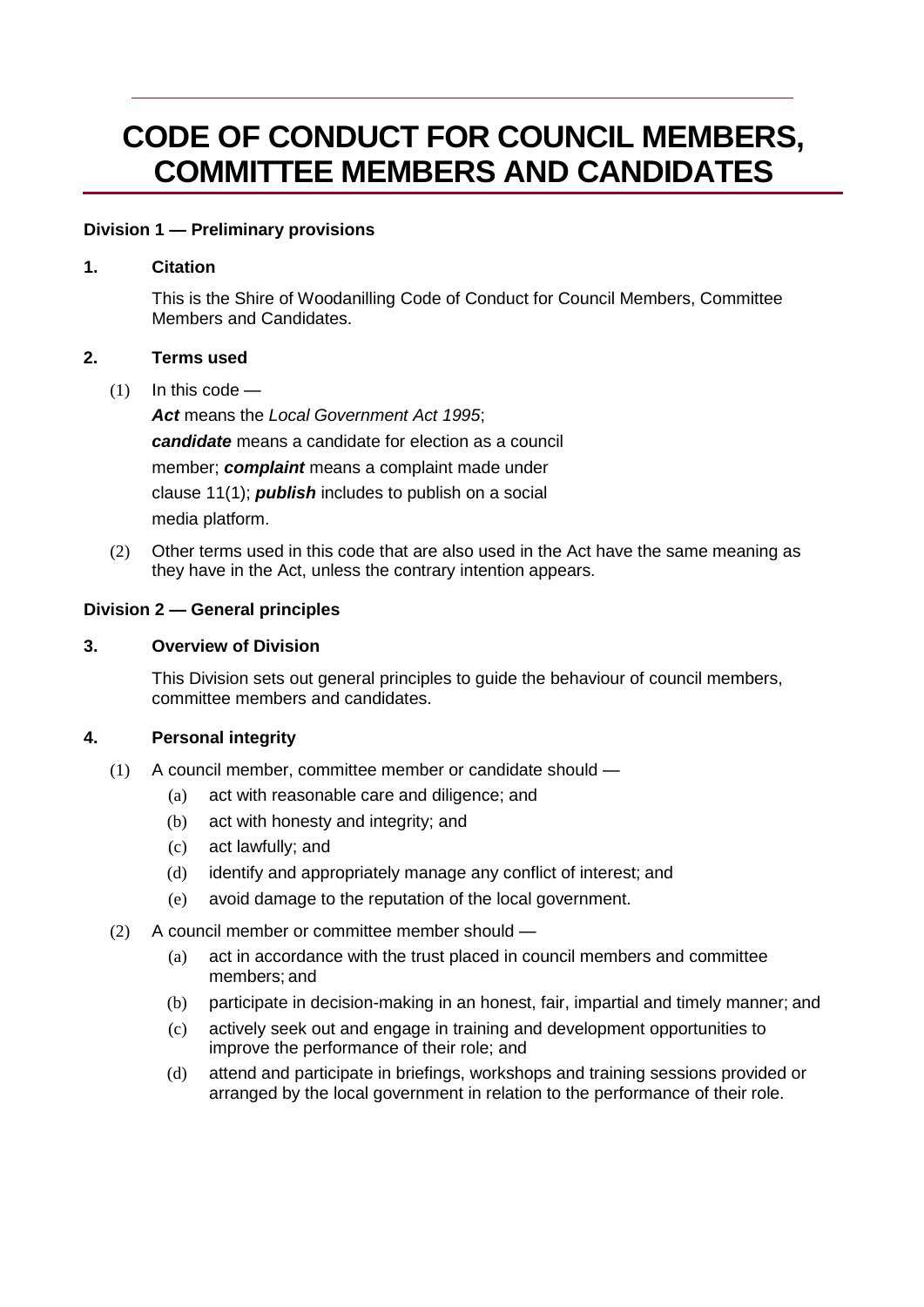## **5. Relationship with others**

- (1) A council member, committee member or candidate should
	- (a) treat others with respect, courtesy and fairness; and
	- (b) respect and value diversity in the community.
- (2) A council member or committee member should maintain and contribute to a harmonious, safe and productive work environment.

#### **6. Accountability**

A council member or committee member should —

- (a) base decisions on relevant and factually correct information; and
- (b) make decisions on merit, in the public interest and in accordance with statutory obligations and principles of good governance and procedural fairness; and
- (c) read all agenda papers given to them in relation to council or committee meetings; and
- (d) be open and accountable to, and represent, the community in the district.

## **Division 3 — Behaviour**

## **7. Overview of Division**

This Division sets out —

- (a) requirements relating to the behaviour of council members, committee members and candidates; and
- (b) the mechanism for dealing with alleged breaches of those requirements.

# **8. Personal integrity**

- (1) A council member, committee member or candidate
	- (a) must ensure that their use of social media and other forms of communication complies with this code; and
	- (b) must only publish material that is factually correct.
- (2) A council member or committee member
	- (a) must not be impaired by alcohol or drugs in the performance of their official duties; and
	- (b) must comply with all policies, procedures and resolutions of the local government.

#### **9. Relationship with others**

A council member, committee member or candidate —

- (a) must not bully or harass another person in any way; and
- (b) must deal with the media in a positive and appropriate manner and in accordance with any relevant policy of the local government; and
- (c) must not use offensive or derogatory language when referring to another person; and
- (d) must not disparage the character of another council member, committee member or candidate or a local government employee in connection with the performance of their official duties; and
- (e) must not impute dishonest or unethical motives to another council member, committee member or candidate or a local government employee in connection with the performance of their official duties.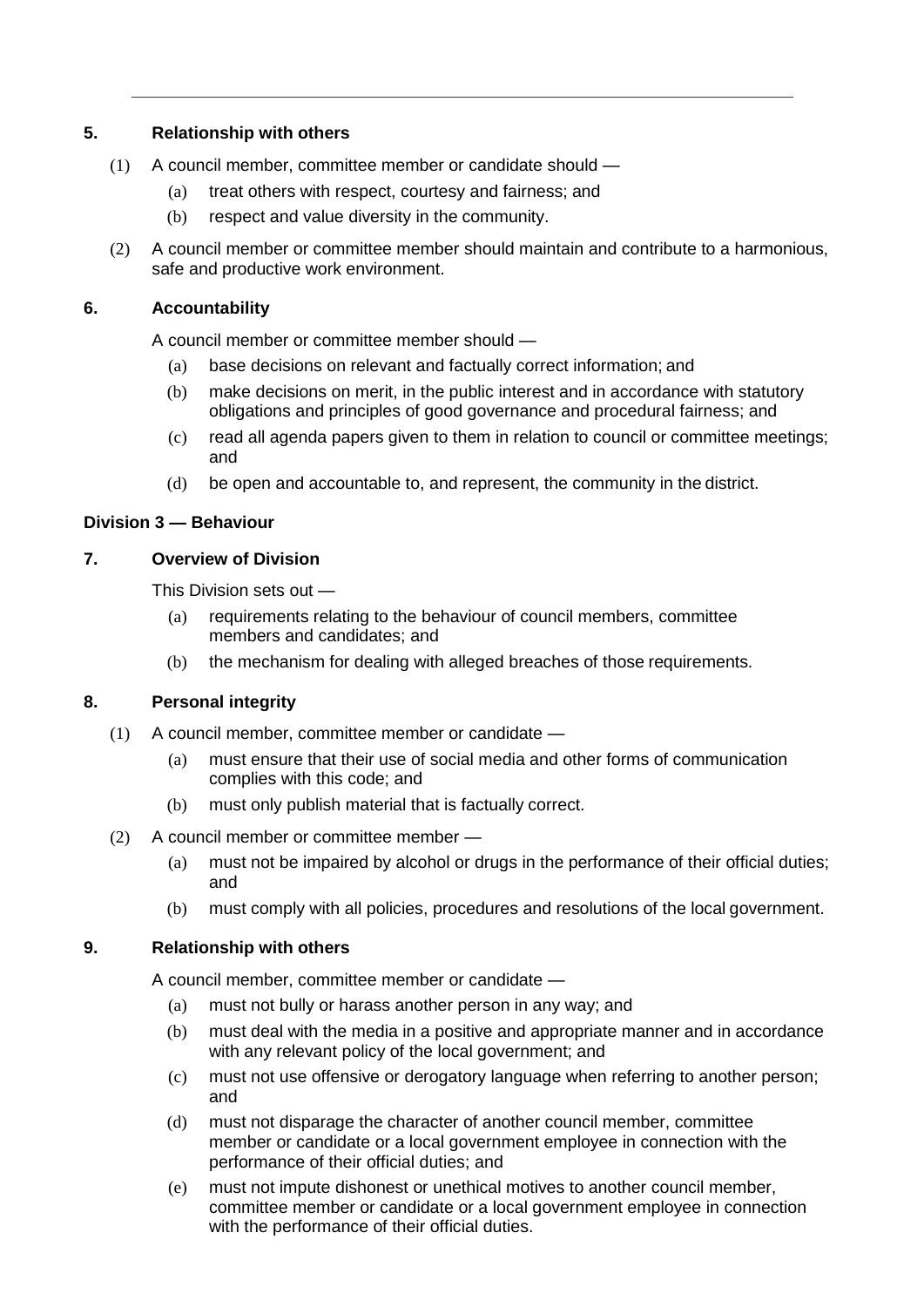## **10. Council or committee meetings**

When attending a council or committee meeting, a council member, committee member or candidate —

- (a) must not act in an abusive or threatening manner towards another person; and
- (b) must not make a statement that the member or candidate knows, or could reasonably be expected to know, is false or misleading; and
- (c) must not repeatedly disrupt the meeting; and
- (d) must comply with any requirements of a local law of the local government relating to the procedures and conduct of council or committee meetings; and
- (e) must comply with any direction given by the person presiding at the meeting; and
- (f) must immediately cease to engage in any conduct that has been ruled out of order by the person presiding at the meeting.

## **11. Complaint about alleged breach**

- (1) A person may make a complaint, in accordance with subclause (2), alleging a breach of a requirement set out in this Division.
- (2) A complaint must be made
	- (a) in writing in the form approved by the local government; and
	- (b) to a person authorised under subclause (3); and
	- (c) within 1 month after the occurrence of the alleged breach.
- (3) The local government must, in writing, authorise 1 or more persons to receive complaints and withdrawals of complaints.

# **12. Dealing with complaint**

- (1) After considering a complaint, the local government must, unless it dismisses the complaint under clause 13 or the complaint is withdrawn under clause 14(1), make a finding as to whether the alleged breach the subject of the complaint has occurred.
- (2) Before making a finding in relation to the complaint, the local government must give the person to whom the complaint relates a reasonable opportunity to be heard.
- (3) A finding that the alleged breach has occurred must be based on evidence from which it may be concluded that it is more likely that the breach occurred than that it did not occur.
- (4) If the local government makes a finding that the alleged breach has occurred, the local government may —
	- (a) take no further action; or
	- (b) prepare and implement a plan to address the behaviour of the person to whom the complaint relates.
- (5) When preparing a plan under subclause (4)(b), the local government must consult with the person to whom the complaint relates.
- (6) A plan under subclause (4)(b) may include a requirement for the person to whom the complaint relates to do 1 or more of the following —
	- (a) engage in mediation;
	- (b) undertake counselling;
	- (c) undertake training;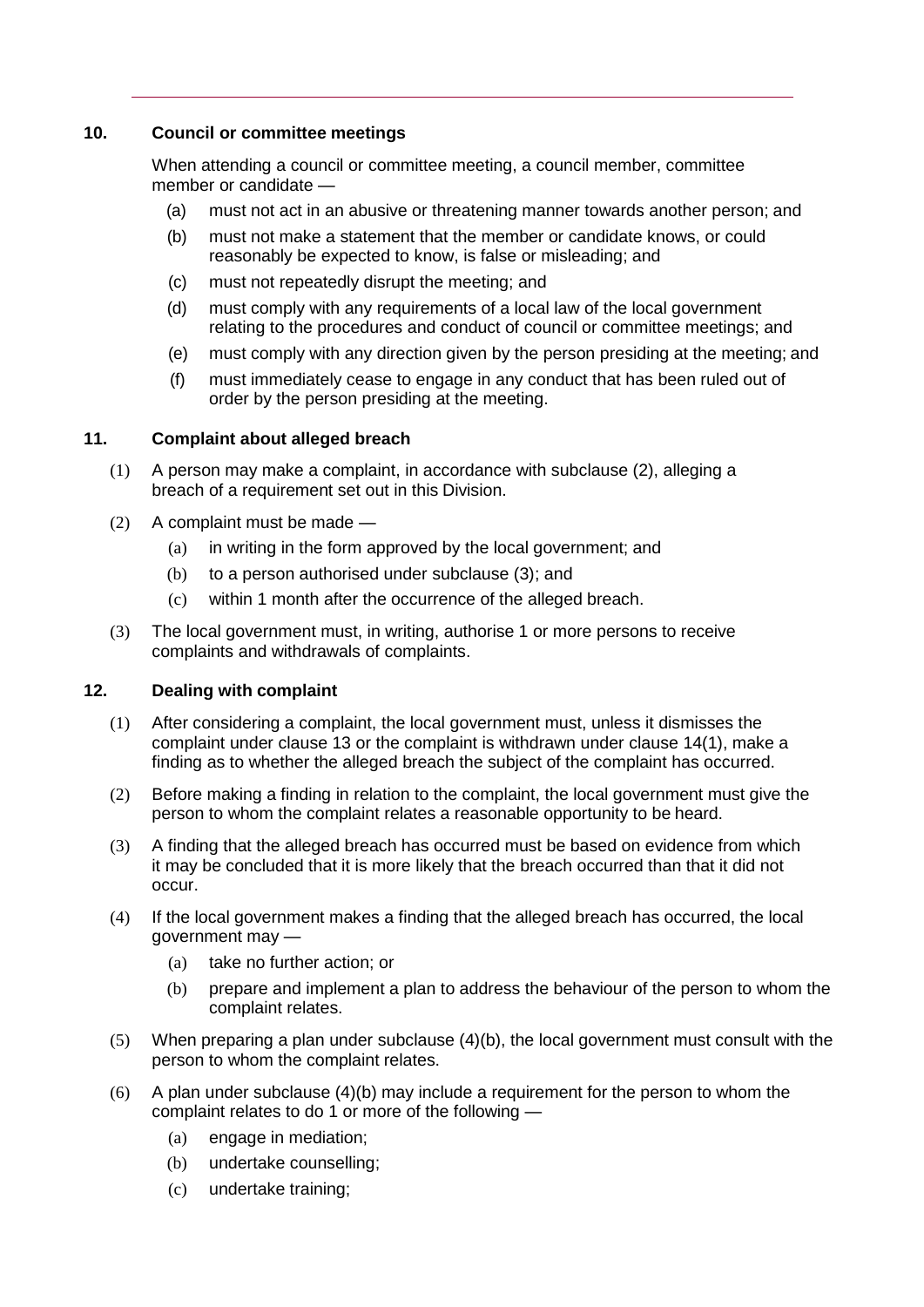- (d) take other action the local government considers appropriate.
- (7) If the local government makes a finding in relation to the complaint, the local government mustgive the complainant, and the person to whom the complaint relates, written notice of
	- (a) its finding and the reasons for its finding; and
	- (b) if its finding is that the alleged breach has occurred its decision under subclause  $(4).$

#### **13. Dismissal of complaint**

—

- (1) The local government must dismiss a complaint if it is satisfied that
	- (a) the behaviour to which the complaint relates occurred at a council or committee meeting; and
	- (b) either
		- (i) the behaviour was dealt with by the person presiding at the meeting; or
		- (ii) the person responsible for the behaviour has taken remedial action in accordance with a local law of the local government that deals with meeting procedures.
- (2) If the local government dismisses a complaint, the local government must give the complainant, and the person to whom the complaint relates, written notice of its decision and the reasons for its decision.

#### **14. Withdrawal of complaint**

- (1) A complainant may withdraw their complaint at any time before the local government makes a finding in relation to the complaint.
- (2) The withdrawal of a complaint must be  $-$ 
	- (a) in writing; and
	- (b) given to a person authorised under clause 11(3).

#### **15. Other provisions about complaints**

- (1) A complaint about an alleged breach by a candidate cannot be dealt with by the local government unless the candidate has been elected as a council member.
- (2) The procedure for dealing with complaints may be determined by the local government to the extent that it is not provided for in this Division.

#### **Division 4 — Rules of conduct**

Notes for this Division:

- 1. Under section 5.105(1) of the Act a council member commits a minor breach if the council member contravenes a rule of conduct. This extends to the contravention of a rule of conduct that occurred when the council member was a candidate.
- 2. A minor breach is dealt with by a standards panel under section 5.110 of the Act.

#### **16. Overview of Division**

- (1) This Division sets out rules of conduct for council members and candidates.
- (2) A reference in this Division to a council member includes a council member when acting as a committee member.

#### **17. Misuse of local government resources**

(1) In this clause —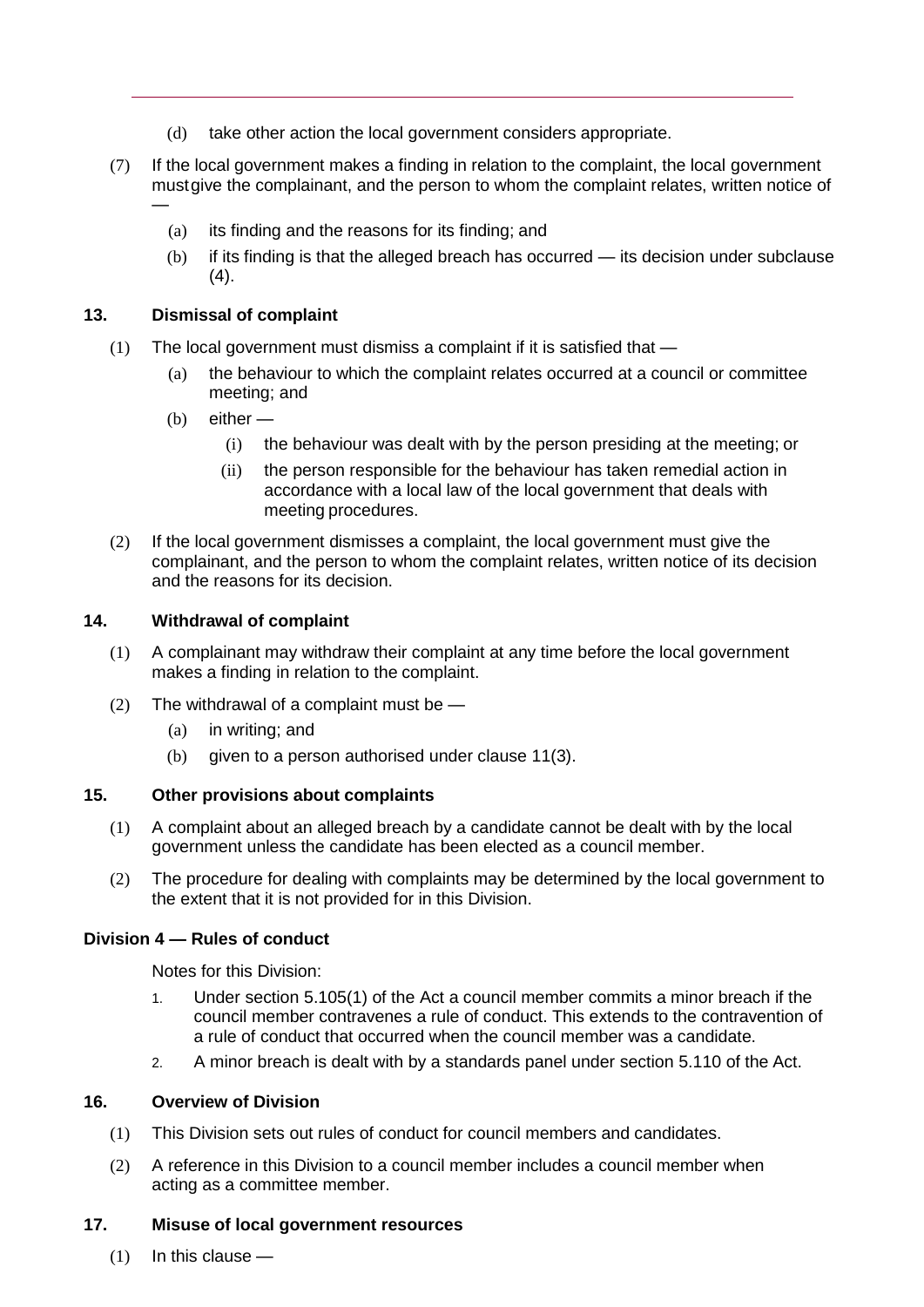*electoral purpose* means the purpose of persuading electors to vote in a particular way at an election, referendum or other poll held under the Act, the *Electoral Act 1907* or the *Commonwealth Electoral Act 1918*;

#### *resources of a local government* includes —

- (a) local government property; and
- (b) services provided, or paid for, by a local government.
- (2) A council member must not, directly or indirectly, use the resources of a local government for an electoral purpose or other purpose unless authorised under the Act, or by the local government or the CEO, to use the resources for that purpose.

#### **18. Securing personal advantage or disadvantaging others**

- (1) A council member must not make improper use of their office
	- (a) to gain, directly or indirectly, an advantage for the council member or any other person; or
	- (b) to cause detriment to the local government or any other person.
- (2) Subclause (1) does not apply to conduct that contravenes section 5.93 of the Act or *The Criminal Code* section 83.

#### **19. Prohibition against involvement in administration**

- (1) A council member must not undertake a task that contributes to the administration of the local government unless authorised by the local government or the CEO to undertake that task.
- (2) Subclause (1) does not apply to anything that a council member does as part of the deliberations at a council or committee meeting.

#### **20. Relationship with local government employees**

 $(1)$  In this clause —

#### *local government employee* means a person —

- (a) employed by a local government under section 5.36(1) of the Act; or
- (b) engaged by a local government under a contract for services.
- (2) A council member or candidate must not
	- (a) direct or attempt to direct a local government employee to do or not to do anything in their capacity as a local government employee; or
	- (b) attempt to influence, by means of a threat or the promise of a reward, the conduct of a local government employee in their capacity as a local government employee; or
	- (c) act in an abusive or threatening manner towards a local government employee.
- (3) Subclause (2)(a) does not apply to anything that a council member does as part of the deliberations at a council or committee meeting.
- (4) If a council member or candidate, in their capacity as a council member or candidate, is attending a council or committee meeting or other organised event (for example, a briefing or workshop), the council member or candidate must not orally, in writing or by any other means —
	- (a) make a statement that a local government employee is incompetent or dishonest; or
	- (b) use an offensive or objectionable expression when referring to a local government employee.
- (5) Subclause (4)(a) does not apply to conduct that is unlawful under *The Criminal Code*  Chapter XXXV.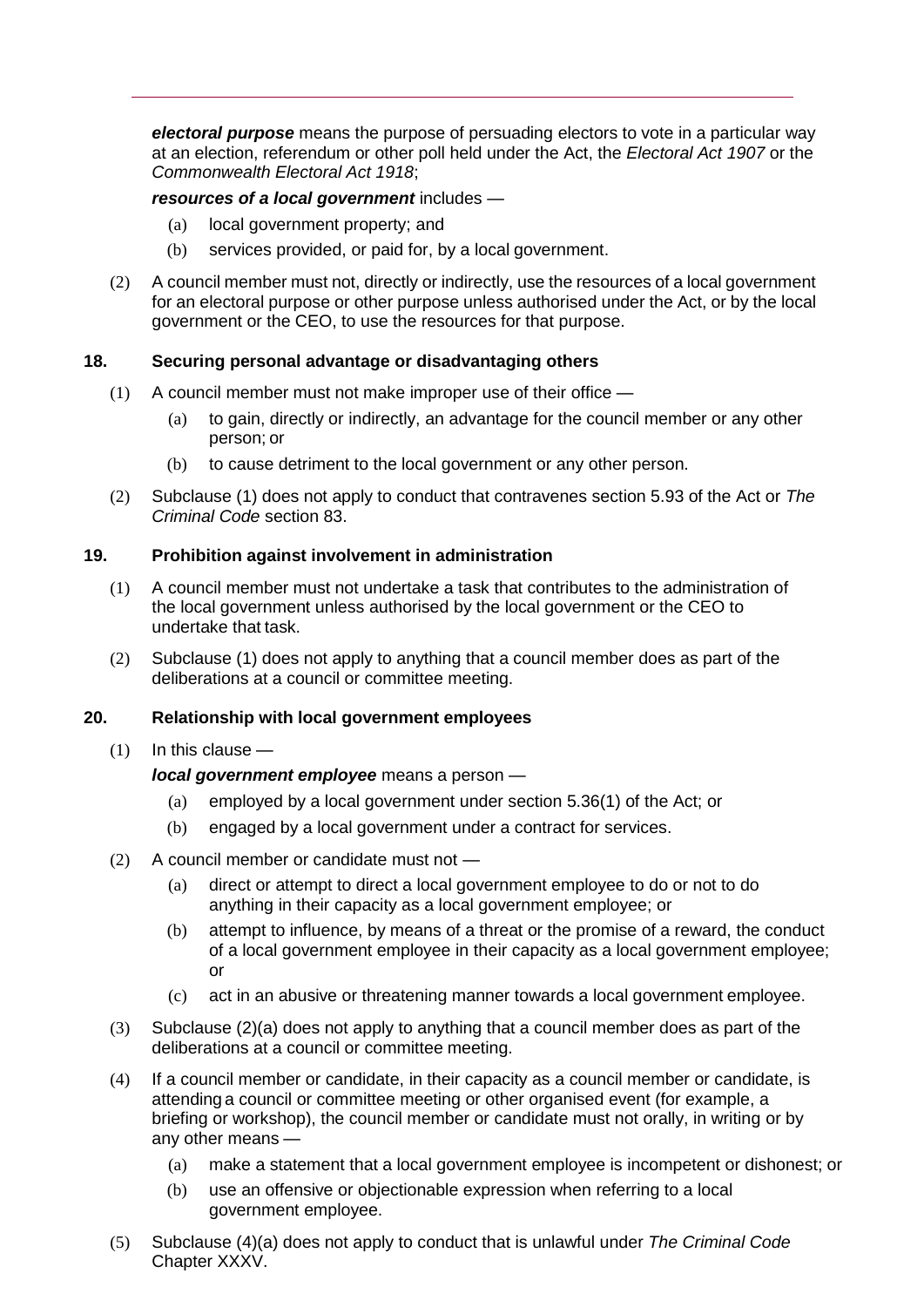## **21. Disclosure of information**

 $(1)$  In this clause —

*closed meeting* means a council or committee meeting, or a part of a council or committee meeting, that is closed to members of the public under section 5.23(2) of the Act;

*confidential document* means a document marked by the CEO, or by a person authorised by the CEO, to clearly show that the information in the document is not to be disclosed;

*document* includes a part of a document;

*non-confidential document* means a document that is not a confidential document.

- (2) A council member must not disclose information that the council member
	- (a) derived from a confidential document; or
	- (b) acquired at a closed meeting other than information derived from a nonconfidential document.
- (3) Subclause (2) does not prevent a council member from disclosing information
	- (a) at a closed meeting; or
	- (b) to the extent specified by the council and subject to such other conditions as the council determines; or
	- (c) that is already in the public domain; or
	- (d) to an officer of the Department; or
	- (e) to the Minister; or
	- (f) to a legal practitioner for the purpose of obtaining legal advice; or
	- $(g)$  if the disclosure is required or permitted by law.

# **22. Disclosure of interests**

 $(1)$  In this clause —

#### *interest*  —

- (a) means an interest that could, or could reasonably be perceived to, adversely affect the impartiality of the person having the interest; and
- (b) includes an interest arising from kinship, friendship or membership of an association.
- (2) A council member who has an interest in any matter to be discussed at a council or committee meeting attended by the council member must disclose the nature of the interest —
	- (a) in a written notice given to the CEO before the meeting; or
	- (b) at the meeting immediately before the matter is discussed.
- (3) Subclause (2) does not apply to an interest referred to in section 5.60 of the Act.
- (4) Subclause (2) does not apply if a council member fails to disclose an interest because the council member did not know —
	- (a) that they had an interest in the matter; or
	- (b) that the matter in which they had an interest would be discussed at the meeting and the council member disclosed the interest as soon as possible after the discussion began.
- $(5)$  If, under subclause  $(2)(a)$ , a council member discloses an interest in a written notice given to the CEO before a meeting, then —
	- (a) before the meeting the CEO must cause the notice to be given to the person who